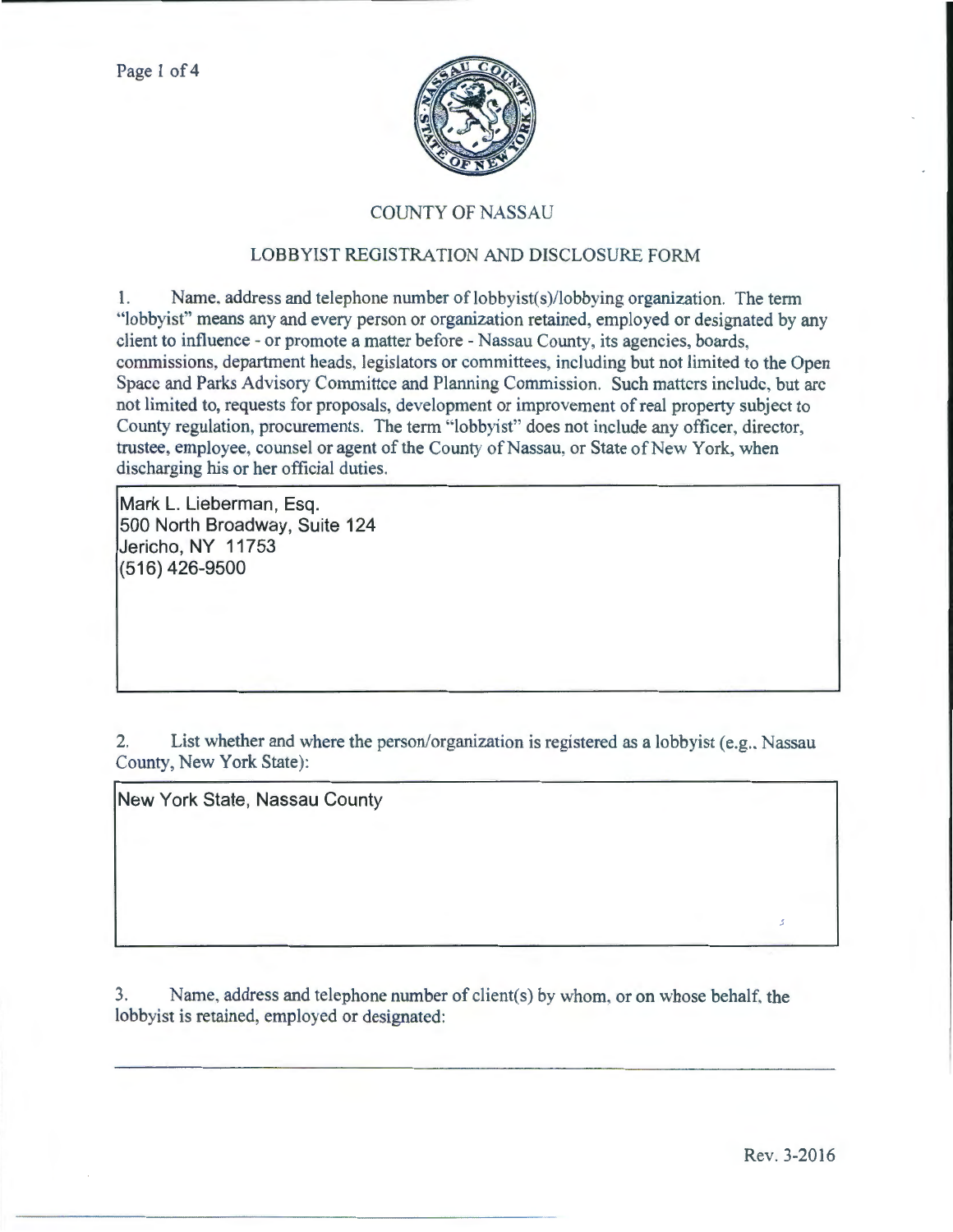Page 2 of 4

Fair Assessment Committee, LLC 648 Franklin Avenue, Suite 2 Garden City, NY 11530 (516) 742-5402

4. Describe lobbying activity conducted, or to be conducted, in Nassau County, and identify client(s) for each activity listed. See page 4 for a complete description of lobbying activities.

Discussions regarding Nassau County Residential Assessmment Laws and Procedures.

5. The name of persons, organizations or governmental entities before whom the lobbyist expects to lobby:

Nassau County Executive, Nassau County Legislature,Nassau County Assessment **Department**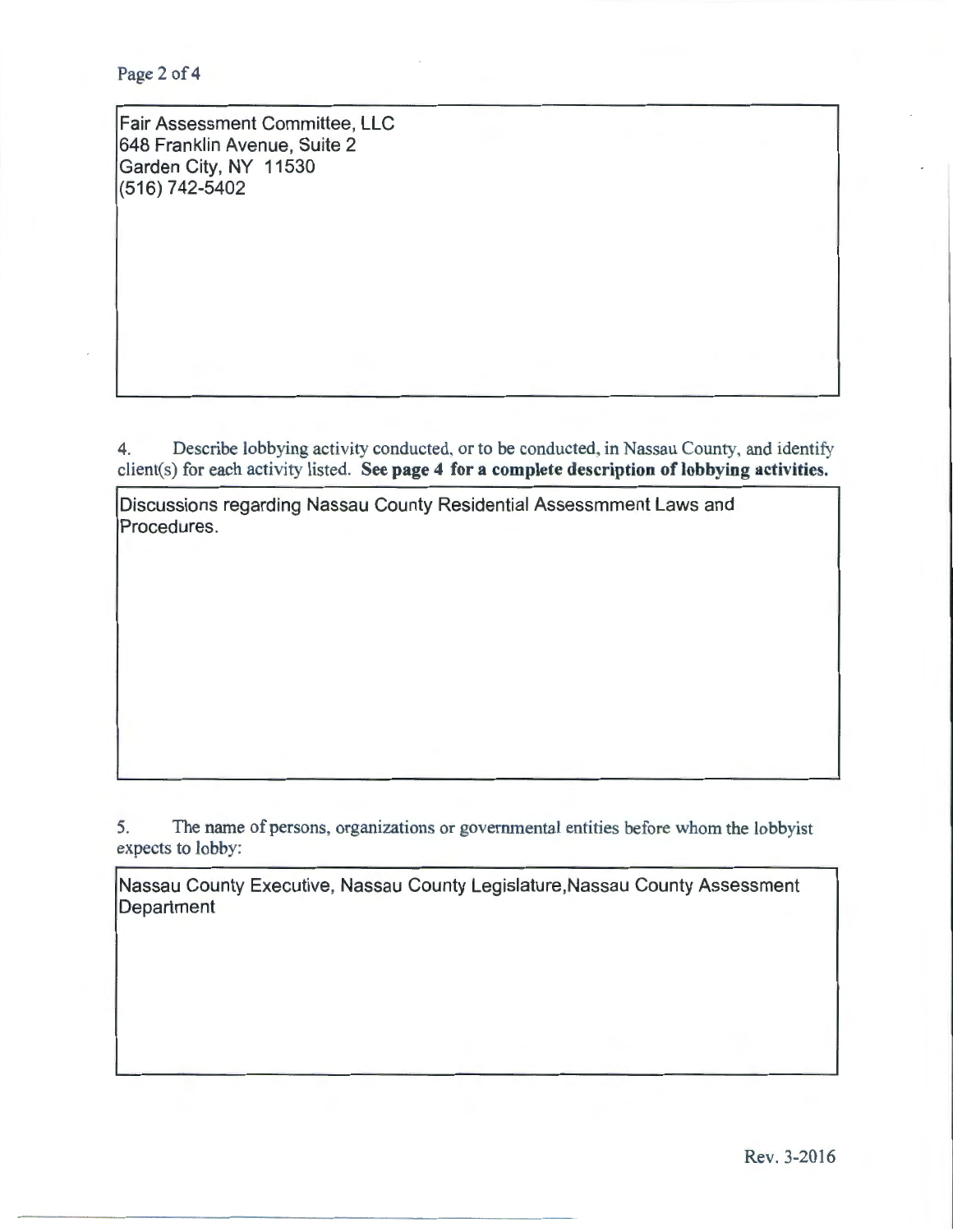## Page 3 of 4

6. If such lobbyist is retained or employed pursuant to a written agreement of retainer or employment, you must attach a copy of such document; and if agreement of retainer or employment is oral, attach a written statement of the substance thereof. If the written agreement of retainer or employment does not contain a signed authorization from the client by whom you have been authorized to lobby, separately attach such a written authorization from the client.

7. Within the previous year, has the lobbyist/lobbying organization or any of its corporate officers provided campaign contributions pursuant to the New York State Election Law to the campaign committees of any of the following Nassau County elected officials or to the campaign committees of any candidates tor any of the following Nassau County elected offices: the County Executive, the County Clerk, the Comptroller, the District Attorney, or any County Legislator? " If yes, to what campaign committee? If none, you must so state:

Maureen O'Connell For County Clerk

I understand that copies of this form will be sent to the Nassau County Department of Information Technology ("IT") to be posted on the County's website.

I also understand that upon termination of retainer, employment or designation I must give written notice to the County Attorney within thirty (30) days of termination.

VERIFICATION: The undersigned affirms and so swears that he/she has read and understood the foregoing statements and they are, to his/her knowledge, true and accurate.

The undersigned further certifies and affirms that the contribution(s) to the campaign committees listed above were made freely and without duress, threat or any promise of a governmental benefit or in exchange for any benefit or remuneration.

Dated:  $2|7|18$  Signed:

**Aark** I Lieberman

Print Name:

Title:

PRINCIAL

Rev. 3-2016